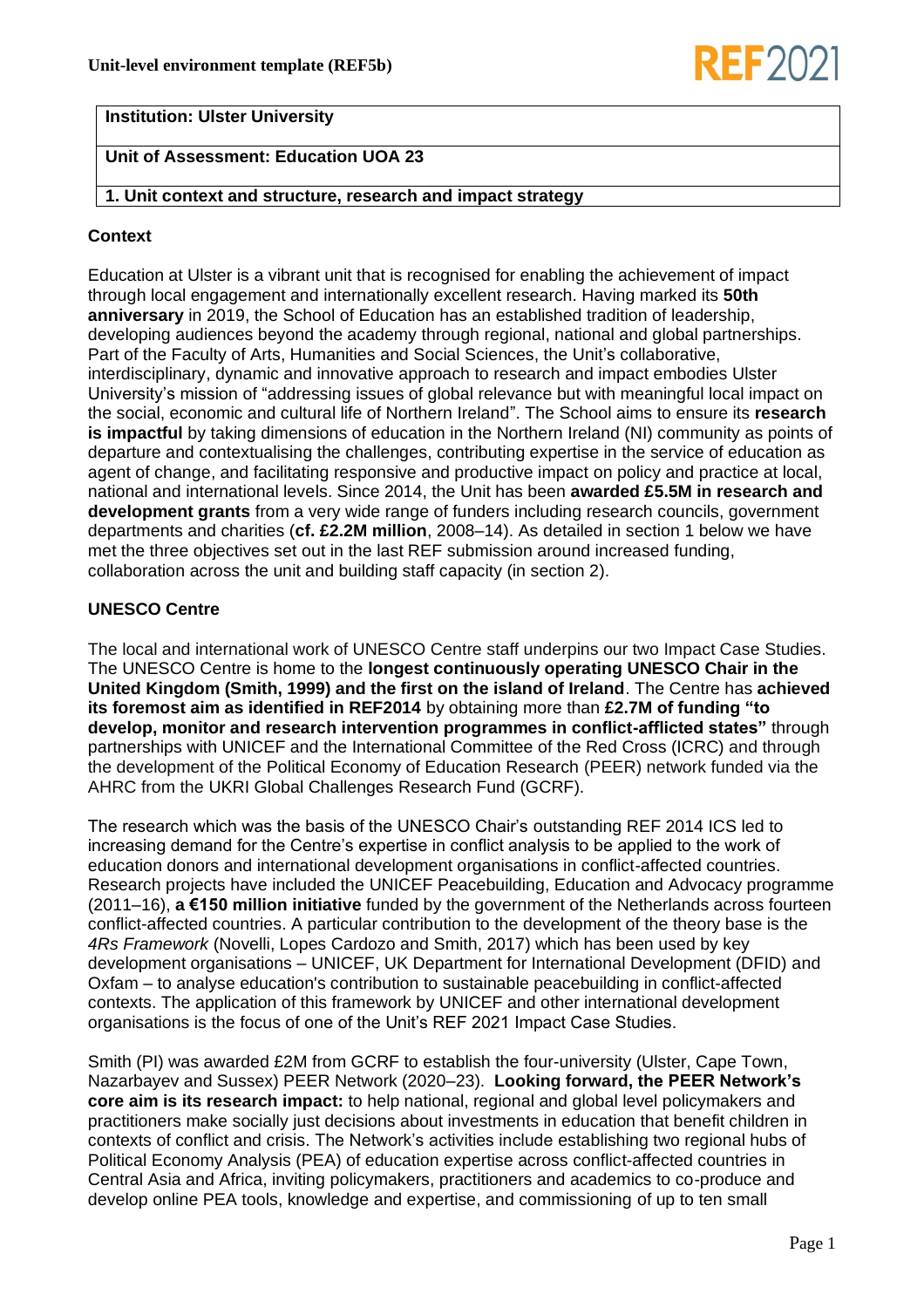

(£30,000) research studies which will facilitate locally owned knowledge bases in each hub location.

The UNESCO Chair at Ulster is featured in two case studies in a report by the UK National Commission for UNESCO, which highlighted an estimated £151M per year financial benefit to the UK economy from UNESCO. Professor Smith's work was the basis for a Commonwealth Day keynote presentation at the Houses of Parliament, Westminster and was recognised with the award of an OBE for services to education in the 2020 New Year's Honours list.

## **Research and Impact strategy and Achievements**

Our research is underpinned by the Ulster University (UU) Five & Fifty strategic priorities and the Research and Impact Strategy (2017–22) which designates four strategic priorities: social renewal, sustainability, healthy communities, and creativity and culture. T**he Unit's long-standing research strategy has a janiform outlook: building on sustainable research from the past and developing innovative, impactful research for the future.** This is built on a foundation of **compulsory online training for all research staff**, PhD Researchers and Masters students on Ethical Integrity in Research - **100% of REF eligible staff have completed this.**

Ulster University is a signatory of DORA and a supporter of the principles of the Leiden Manifesto and the Metric Tide. The Unit recognises and values that their research should be openly accessible to all. **Researchers are encouraged to publish in open access outlets. Our research is published publicly on the PURE database.**

Our Unit's development strategy centres on three core impact-oriented themes

- Theme 1: Professional Education, Policy Development and Pedagogical Practice
- Theme 2: Education, Conflict Transformation and Peacebuilding (International)
- Theme 3: Education, Conflict Transformation and Peacebuilding (Northern Ireland)

Each of the themes have been long-standing focal points, where the Unit has developed capacity to achieve impact both from research it initiates proactively and from its response to emerging challenges. The sections below point towards the future development of each theme and UNESCO Centre works across Themes 2 and 3.

# **Theme 1: Professional Education, Policy Development and Pedagogical Practice**

Building on collaborations that were commended in REF 2014, the Unit continues to provide both **proactive and responsive research-based leadership and collaboration** for teacher and librarian education, locally, nationally and internationally. As Chair of the Universities' Council for the Education of Teachers Northern Ireland (UCETNI), Clarke initiated a novel research collaboration in which she led a team of colleagues from all the local (competing) HEIs, who were commissioned to undertake two research studies. Firstly, as part of the roll out of the Department of Education's Learning Leaders Strategy, the Teacher Education branch of the Department commissioned UCETNI to conduct a study and identify principles which would inform a framework for teacher professional learning in NI. This innovative framework (Clarke et al, 2019) will underpin the implementation of the Learning Leaders Strategy over the next six years. Secondly, to establish a baseline for the development of a Strategy for Digital Education in schools, NI Screen funded UCETNI for a two-phase empirical study of teachers' perceptions of Information and Communication Technology (ICT) and professional learning in this area. A full time PhD researcher (McCafferty-Lau) is taking this work forward and has used the disruptive effects of the COVID-19 pandemic to probe the nature of teachers' education technology skills and ambitions.

**Further evidence of the Unit's vitality and agility** is found in **studies of home schooling and school leadership during the pandemic** that have been undertaken across all school sectors, both locally and with colleagues across the island and within the UK (O'Connor, Bates, Finlay,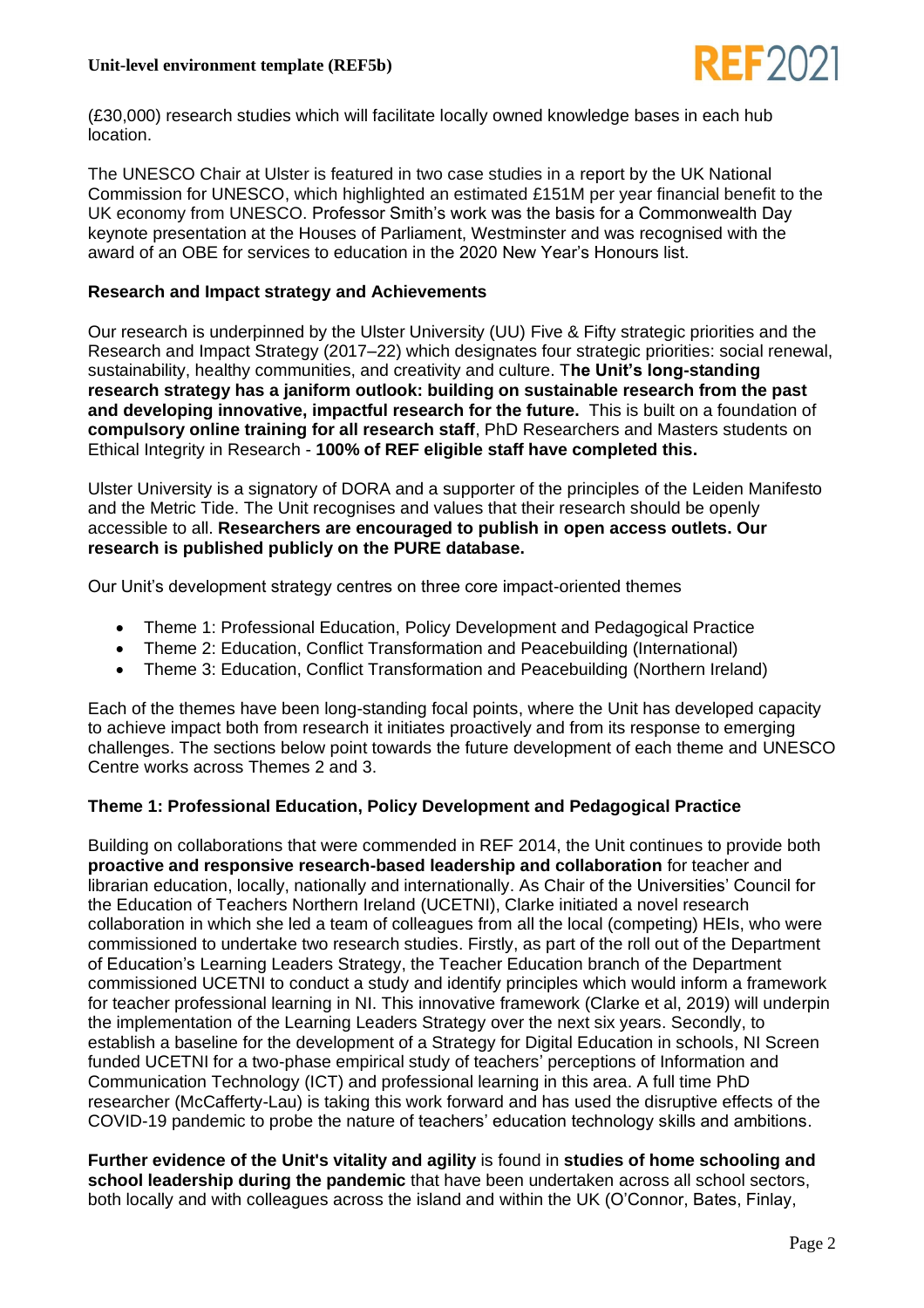

Roulston & Taggart, 2020) and within the UK (Beauchamp, Hulme, Clarke and Hamilton, 2020). The research also included a study of the distinctive needs of newcomer pupils and their parents during the pandemic, findings of which are to be disseminated by Skinner and two PhD researchers (Stewart and Kelly) in a British Educational Research Association (BERA) webinar in September 2020. Roulston is to share key outcomes of the post-primary parents' study at the Standing Conference for Teacher Education North and South (SCoTENS) webinar for which Clarke invited Neil Selwyn of Monash University to provide a keynote address – eight members of Department of Education staff, including the newly appointed Chief Inspector for NI, took part in lively panel discussions.

In July 2020, **O'Connor was invited to participate in a high-level working group to mobilise research evidence to support recovery from COVID-19**. Led by the UK Government Chief Scientific Adviser and the Executive Chair of the ESRC, the working group identified a range of areas of research interest for the Re-building a Resilient Britain programme. O'Connor convened the Supporting Services sub-group, which is to complete its reports before the end of 2020. Austin, with partners in the Irish government Department of Education, Dublin City University, the University of Cyprus and the VisMednet training organisation in Malta, has developed a bid to the EU for the 'Repurposing Education through Blended Learning' (REBEL) project, supported by Roulston, Taggart and Skinner, which will provide professional development in digital skills for teachers and teacher educators from 2021–2023 to enable them to meet the challenges of COVID-19.

The **use of ICT to enhance teaching and learning** has been part of this research theme since 2008. By 2014, projects had examined the use of laptops (Austin, Clarke, Abbott), Virtual Learning Environments (Lambe, Clarke) and E-Portfolios in Initial Teacher Education (McNair). Continuing to build on a twin-track trajectory of innovation and critique around successive waves of technology, Clarke and Abbott undertook an appraisal of the use of iPads in a local primary school, and McGill is carrying out PhD research on the use of tablets in teaching mathematics in primary schools and within teacher education. Taggart and Roulston are developing the use of **Virtual Reality and Augmented Reality (using VIAR 360)** in teacher education, with colleagues in the School of Nursing and in the School of Computing and Engineering who co-supervise a PhD researcher (Murtagh). A further interdisciplinary part time PhD researcher has begun a project (supervised by Irwin from FE sector Teacher Education and Chen from Computing) examining the use of AI to evaluate students' engagement during online classes.

Staff research has included the interdisciplinary deconstruction of aspects of professionalism using Clarke's innovative interdisciplinary Place Model (Clarke, 2016, 2019; Clarke and McFlynn 2020) and of managerialism (Skinner and Leavy). The Place Model is a novel interdisciplinary conceptualisation which draws on**,** and develops, geographical and sociological understandings of place, particularly Massey's notion of Geographical Imagination, providing an innovative lens with which to deconstruct the concepts of profession and professional. Dissemination of research using the Place Model has been via invited keynotes at UCET and Teacher Education Advancement Network (TEAN) Conferences in the UK, and the Australian and New Zealand Teacher Education Networks (TEFANZ/ATEA) Conference in Auckland. Publication highlights include a Special Issue (SI) of the *US Journal of Education Sciences* (edited by Clarke, 2020) with a foreword by Professor Howard Gardner of Harvard University, director of the Good Work Project, who describes the research as "timely and useful". Contributing authors are researchers (both PhD students and academic staff) from across the University and international authors in a range of professions including social work, speech therapy, midwifery, policing, journalism and teacher education (Clarke and McFlynn, 2020). The Place Model is used as part of course induction for all PGCE students and for postgraduate students in social work, and the social work article is one of the elements of McDermott's PhD by published work.

The Unit's research in teacher education was recognised as a key underpinning for the recent **Education Training Inspectorate's (ETI) 'Outstanding' grading of Ulster course provision and has paved the way for the research-led development of the first Campus School on the**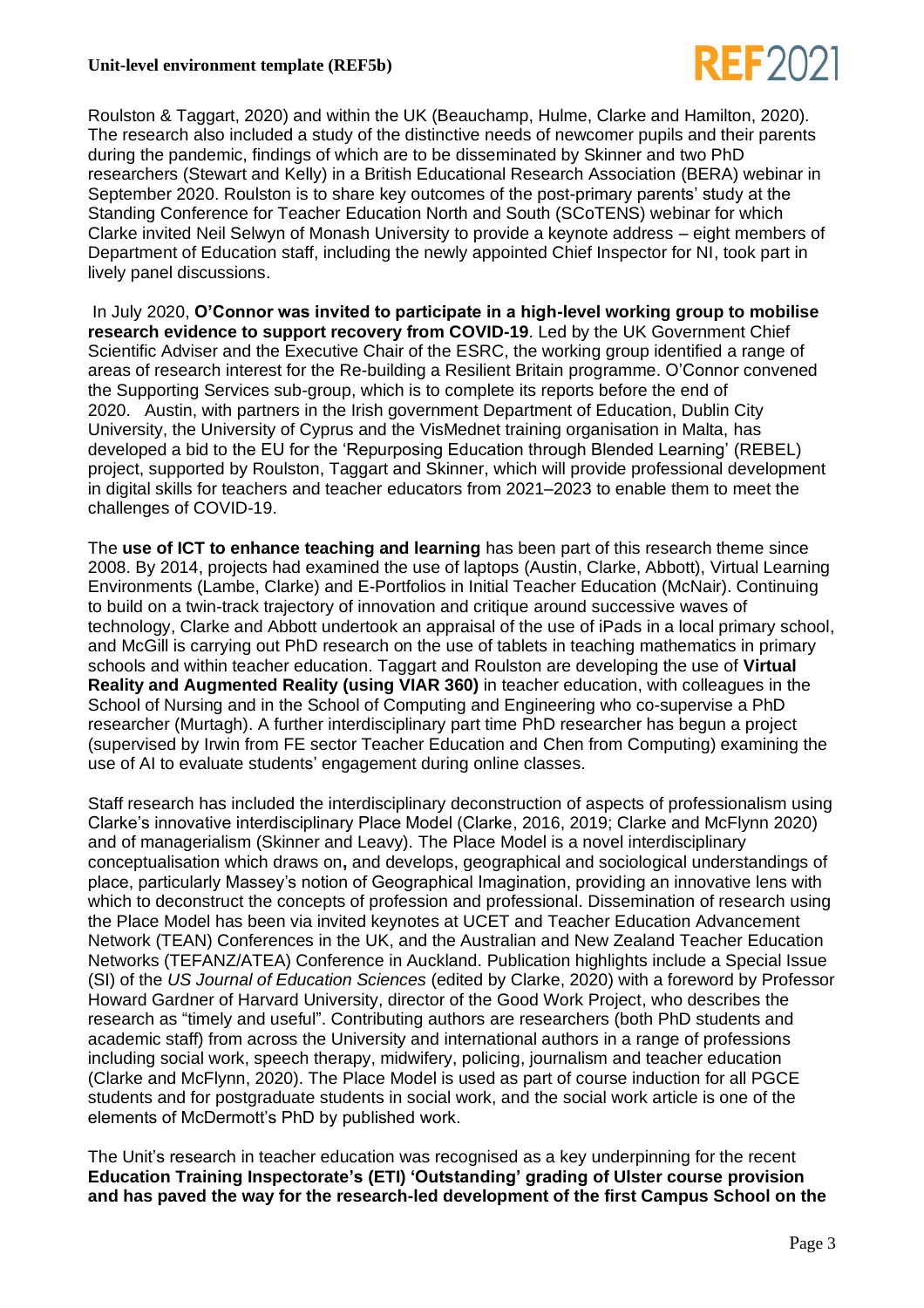

**island of Ireland**, which is in the early stages of planning with local schools, the Education Authority and the Department of Education. The **Campus School Research Group** is interdisciplinary, comprising current and former staff and PhD researchers, and builds on Moran and Clarke's (2012) analysis of the historical Model School approach in Ireland, which they contrasted with current practice in Finland.

# **Theme 2: Education, Conflict Transformation and Peacebuilding (International)**

The Unit's approach to research related to education, conflict and peacebuilding emerged in the 1970s through engagement with education providers during the conflict in NI and has developed to support work on the role of education in community relations, religiously segregated and integrated schools, and research-informed curriculum change in areas such as history and citizenship education.

Austin led a ten-year ICT-enabled project, Dissolving Boundaries (in conjunction with the National University of Ireland (NUI) Maynooth), which involved 600 schools north and south of the Irish border working on topics common to school curricula. The project was the basis of an outstanding REF 2014 ICS and Austin's co-authored Routledge book (Austin and Anderson, 2013) was described by one reviewer as representing a paradigm shift in how public education should be viewed. Since then, he has applied the lessons of the project to blended learning in Shared Education, the government policy on promoting collaborative links between schools (Austin and Turner 2020). Building on this in turn, Hunter and Austin's latest Routledge book (2020) on blended learning in intercultural education has distilled insights from the project into theoretical models for inter-school collaboration and introduced new case studies, such as a study of linguistic and cultural issues in Spain/Catalonia and Israel/Palestine.

Shanks has conducted research with application to post-conflict stabilisation and peacebuilding agendas in countries including Iraq (the focus of her well-received Routledge book (2016)), Ukraine, Somalia and Syria, through projects commissioned by key development organisations including the UN Assistance Mission for Iraq, Office of the UN High Commissioner for Human Rights and US Agency for International Development (USAID). **Shanks is an invited contributor to debates at government and intergovernmental level,** such as those convened by the FCDO on improving ethical research standards in fragile environments. **This is a key part of Shanks's ongoing role as UKRI GCRF Challenge Leader for Education.** Smith and Shanks have a partnership with the International Committee of the Red Cross (ICRC), Geneva involving analysis of the inclusion of education as a priority in humanitarian response to the needs of children in conflict.

The **GCRF PEER Network is funded by AHRC** to establish two regional hubs of education expertise across conflict-affected countries in Central Asia and Africa and make all tools and resources freely available to students, researchers and practitioners. **An important element of the Network's impact will be in supporting and enabling a new generation of researchers to analyse and influence education systems in their own contexts.**

# **Theme 3: Education for Conflict Transformation (Northern Ireland)**

This theme contributes particularly strongly to the University's civic mission, with impacts on policy and practice in linking schools and their communities, while building theory for future application and **addresses the 2014 aim of developing the UNESCO Centre as a hub for the UOA by fostering collaborative projects focused on inclusion by synergising the expertise of unit members.** The approach to work under this theme is distinctive in its emphasis on communicating findings in cogent and user-friendly ways that are accessible to a range of audiences. An ICS derives from the application of the novel Community Conversations approach in a range of contexts (Bates et al, 2020) and the work of the Transforming Education project.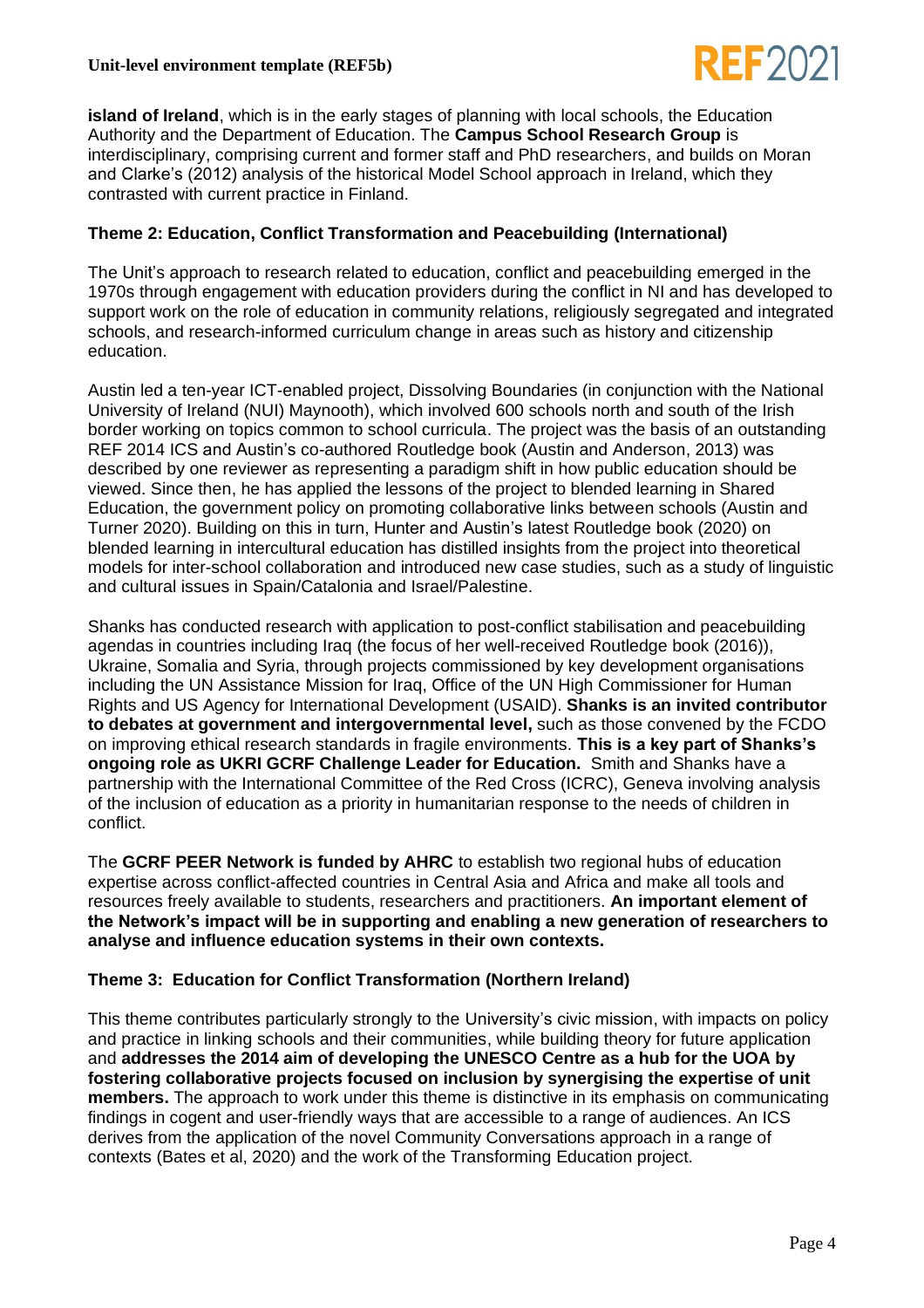

**The Transforming Education Project** carries out research into policies related to: integration and separate schooling; pupil demography and enrolment patterns across school types, sectors and geographic areas; current arrangements for school governance; and teacher education, recruitment, and employment practices, including implications for fair employment and statutory requirements for religious education and worship in schools. Recent studies have involved the innovative interdisciplinary application of Geographic Information Systems for the spatial analysis of issues such as levels of integration and segregation, and school planning and transport arrangements (Roulston (Education) and Cook (Geography)).The project's **infographic-rich briefing papers** have already achieved considerable traction with a wide local audience, for example influencing debates relating to NI legislation on the employment of teachers and the appointment of school governors. Hunter, McCully and Bates examined the sustainability of small rural schools including the novel and controversial concept of employing 'Shared Teachers' across inter-communal school partnerships (Bates and McCully, 2020). Findings from the Transforming Education project have received significant attention from local media (BBC NI, newspapers and social media), politicians policy-makers and education stakeholders and **will form part of the evidence base to inform an 'external, independent review of education provision' being established by the NI Executive in 2021.** Collated findings from the Transforming Education project will be published in March 2021 and Milliken and Roulston have been invited to **provide evidence to the NI Education Committee.**

The **Community Conversations methodology,** (Bates & O'Connor-Bones, 2020) an innovative, participative method for consulting the community about planned changes in education provision, was developed to facilitate community engagement in decision making around the area-based planning of schools, which has been a prominent and contentious issue in NI in recent years in the context of efforts to build a more sustainable education system. The research has frequently been applied to the intensely debated closure of small schools of various (competing and communally divided) kinds, but the methodology has also facilitated planning for new/extended provision in places where there are strong communal and intra-communal tensions.

# **O'Connor-Bones' (PI) ESRC project is part of the UK-wide Secondary Data Analysis**

**Initiative** enabling researchers to engage in large-scale secondary analysis. This novel, interdisciplinary eighteen-month project will enable comprehensive mapping of SEN and disability in NI for the first time. Using Department of Education school census data (2010–19) and regional census data (2001 and 2011), researchers have adopted a two-phase approach: (i) to explore SEN incidence and prevalence rates in educational terms and (ii) to explore the relationship between disability and wider socio-environmental factors. Two PhD researchers (Mullholland and Curran) are currently exploring this on either side of the Irish border.

The Unit's researchers have played a key role in the development of the distinctive Local and Global Citizenship component of the Northern Ireland Curriculum (CCEA, 2007). Reilly, Bates and O'Connor-Bones obtained funding (£25,000) from the **UU Research Challenge Fund** for the study *Children and Young People's Political Literacy: Twenty Years after Signing the Good Friday Agreement*, which included interviews with key stakeholders from statutory policy, teaching and academic sectors involved in the development, design and implementation of the Citizenship curriculum. The study informed the design of two new modules for inclusion in the Kids' Life and Times and Young Life and Times surveys, which have for the first time provided large-scale data on pupils' views on the local citizenship elements of the curriculum.

Clarke and Abbott were commissioned to conduct an evaluation of DfID's Global Learning Programme in NI, seeking the views of pupils in primary and secondary schools. This study (Clarke and Abbott, 2019) provided hard evidence of the benefits for participating local schools, teachers and pupils but also highlighted systemic challenges for sustaining global learning practice, such as competing curricular demands, particularly at post-primary level where 'subject silos' persist. The Unit also provided PhD supervision for a **Commonwealth Fellowship Scholar**  (Namphande, a former senior school inspector and an academic at Chancellor College Malawi) examining citizenship education in Malawi, where a newly introduced social studies curriculum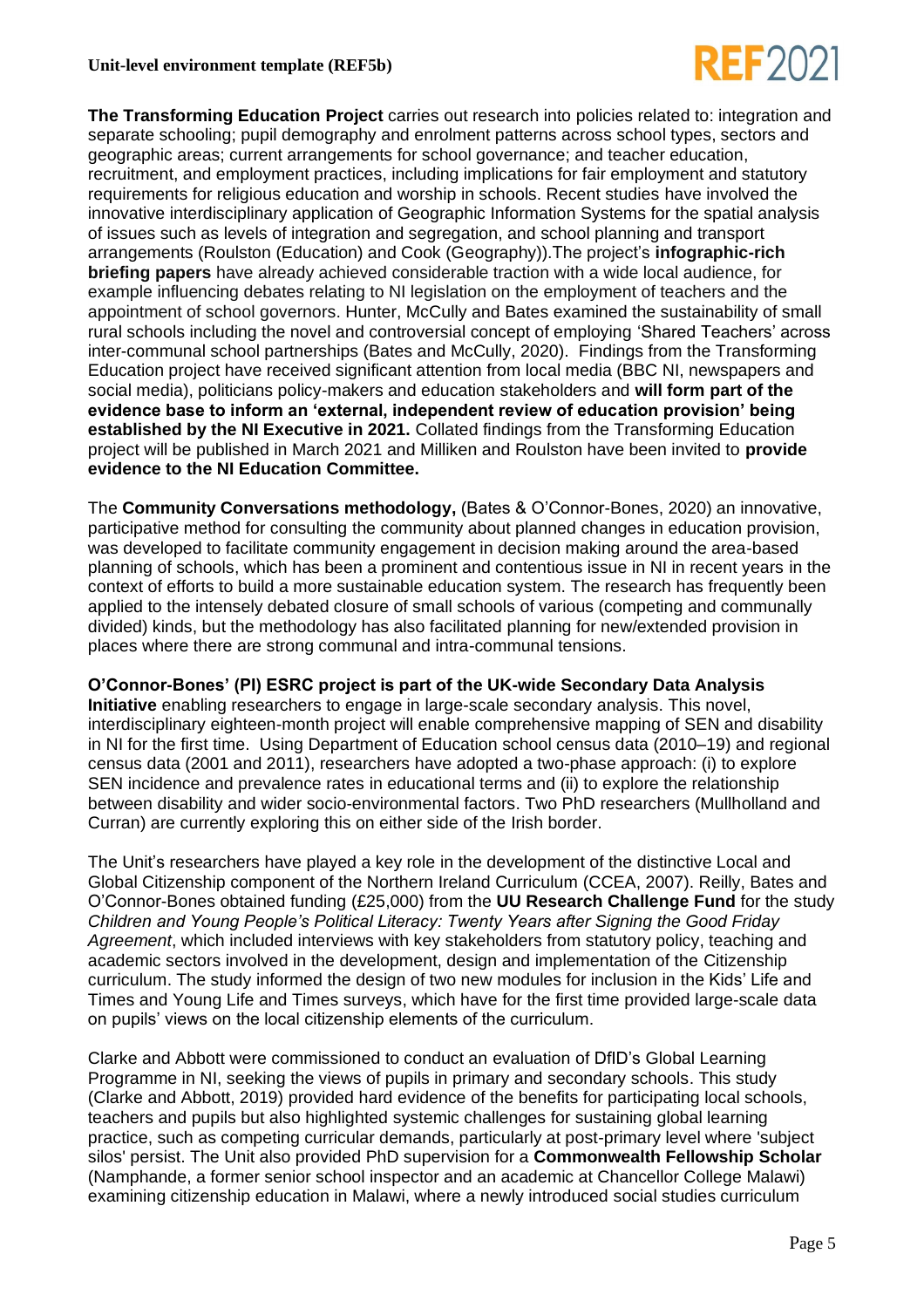

aims to promote learning for democracy following a period of dictatorship. A joint paper in *Compare* was a well-received first academic publication in this distinctive national context (Namphande, Clarke, Farren, McCully, 2017).

### **Future research and impact strategy**

Moving forward to our future research strategy, our focus over the 2014-20 cycle has now solidified into a shared commitment to critical, ethical, open, impactful and collaborative education research that:

- Informs policy and practice in education in Northern Ireland through inclusive approaches to learning and research which support direct engagement with policy-makers, users and practitioners.
- Continues to develop monitor and research intervention programmes in conflict affected states, in particular through the development of the PEER Network.
- Purposively, and from the outset, builds the research capacity and careers of staff and PhD researchers across the unit providing opportunities and support for impactful, interdisciplinary approaches.

## **2. People**

### **Unit Staffing Strategy and Staff Development – key elements and exemplars**

The Unit's staffing strategy is closely linked to our strategic objectives for research and impact – **from recruitment and career-long support through to the succession planning noted in the REF2014 aims**.

**The Research Director is a member of all academic appointment panels in the Unit** and **all panels are mixed gender**. We aim to recruit a diverse range of highly talented academics with deep professional experience and expertise gained by working in, or with, the public sector and civic society.

In a transitional phase during which several senior researchers (Moran, Pritchard, Austin and McCully) have retired and Reilly has been appointed to Head the Doctoral College in Coleraine and Magee. In a commitment to building vitality and sustainability across all of the thematic areas has ensured **the appointment of their successors to full-time, permanent contracts, ensuring a stable staff profile**. This commitment is particularly evident in the Teacher Education team, where five new subject/phase experts with strong local professional reputations have been added since REF2014. Three Teacher Education staff have completed doctorates since 2014, each focused on aspects of teacher education (McFlynn, McAuley, McGill). Marlow and McQueen are completing interdisciplinary PhDs, focused on English Education (teaching poetry) and Music Education (teaching composition) respectively. The 'Outstanding' outcome of the recent PGCE inspection particularly commended the underpinning of this teaching excellence by research, and by the commitment to ensuring that all new Teacher Education staff are supported in becoming research-active. **The Inspectorate commended the ways in which staff conduct research in collaboration with a wide range of stakeholders.** The Unit aims to support the undertaking of shared action research for the purpose of enhancing both practice and policy, with an approach reflected in the **globally significant BERA-RSA Review** of the Role of Research in Initial Teacher Education (2014) to which Clarke was commissioned to contribute.

**The appointment of Shanks to the UNESCO Centre is part of a succession plan supported by senior management to facilitate the flexible retirement of the current UNESCO Chair.** A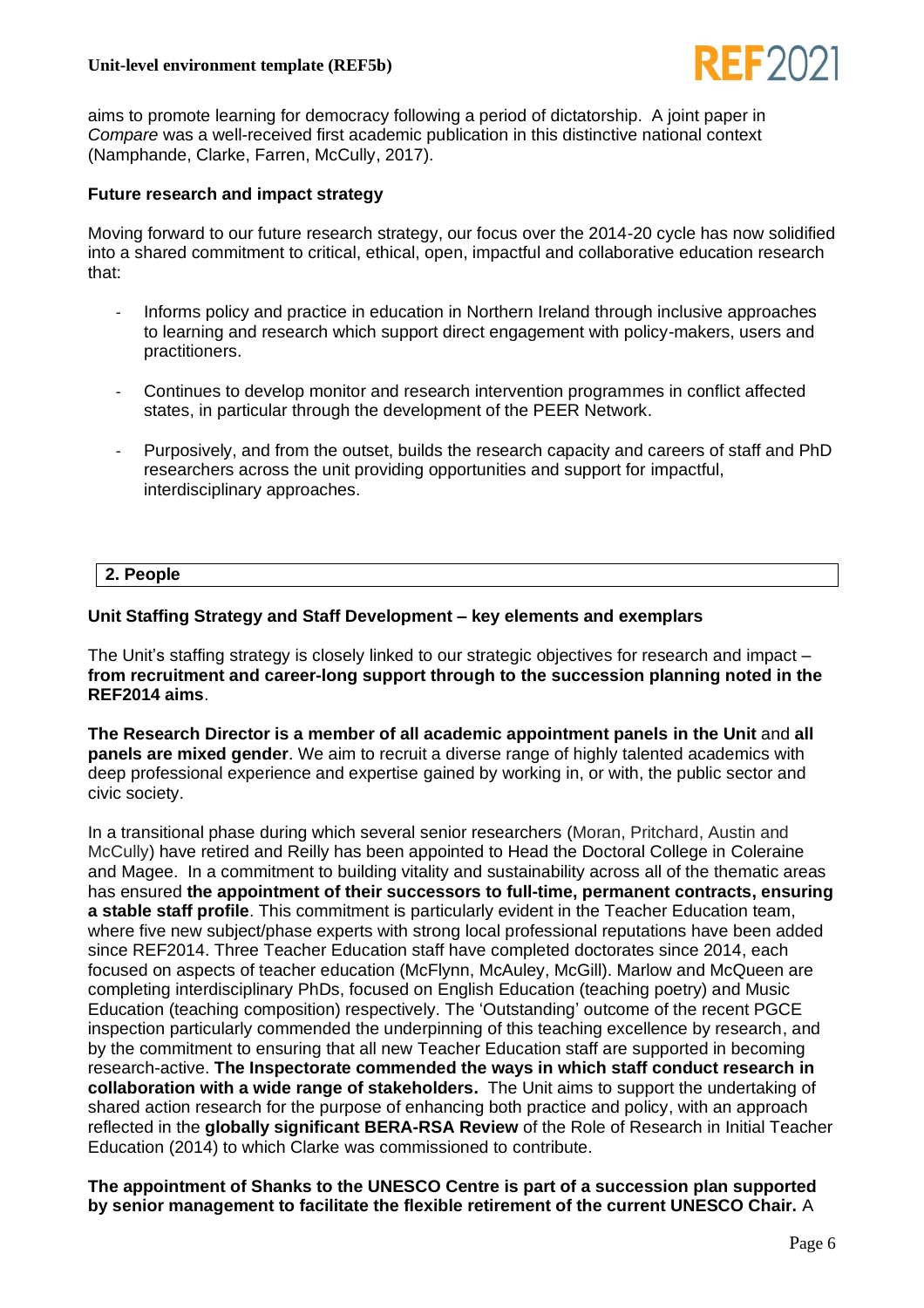

**newly appointed professor** will take on a significant leadership role for international development research, including responsibility as PI for current ICRC and GCRF research projects and extending the range of countries (particularly in the conflict-affected parts of the Middle East and Africa). This transition is well underway and includes new research applications and appointment of research staff. **Recent PhD graduates**, Milliken and Finlay, have been brought in as postdoctoral researchers to assist on key UNESCO Centre projects and both have contributed to the Impact Case Studies.

## *Support for developing research careers*

Working alongside the UU Doctoral College, the UOA supports early career staff (ECR) and PhD researchers and their supervisors. **All new academics develop their research capacity with the help of the Unit's three-pronged approach**. ECRs:

- work together in a New Researcher Support Group led by the Research Director and are also mentored by an Honorary Fellow within the Unit (Abbott). They meet with Visiting Professor Ian Menter to develop small-scale but high-impact research projects, to consider their individual training needs and to begin to shape the foci for their PhDs.
- are given opportunities to discuss nascent ideas and to share draft papers and proposals with more experienced colleagues across the Unit, and, before external conference presentations, to present papers at lunchtime seminars.
- are encouraged (and funded) to undertake part-time PhDs and to join more experienced researchers as members of project teams, co-authors of reports and papers**,** and as advisors on PhD supervisory teams as detailed elsewhere in this document.

The following research career vignette illustrates the success of the staffing strategy in underpinning the Unit's research strategy. Davidson's work demonstrates both the janiform reach across time and the interdisciplinary and geographic search for impact which are characteristic of the Unit. She is working with a Visiting Professor (Farren, a former Teacher Educator at Ulster and former Minister for Further and Higher Education) to write the first history of Teacher Education for Home Economics in NI. She is collaborating with colleagues in Food Technology at Ulster to examine student teachers' changing awareness of food poverty through a longitudinal study across their ITE course. She has also collaborated with St Angela's College in Sligo (a specialist Home Economics College, affiliated to NUI Galway) to undertake the first cross-border comparison of Home Economics as a curriculum component. These projects will feature in outputs submitted for the next REF exercise.

All colleagues who are research-active receive support for their research. Annual meetings are held with the Research Director and Head of School to discuss yearly plans and individual needs in respect of support, training and personal research development. Research is an integral part of the Development and Appraisal Review (DAR) system, a process conducted with all staff at least every two years (and involving both the Head of School and the Research Director). **Staff have protected time for research** through keeping teaching and administrative loads relatively low and equal - research active staff have between 2 and 3 hours less teaching per week. The average number of teaching hours per week is 12. Discussions are had explicitly focus on **career progression and how staff might meet promotion criteria.** Staff completing PhDs are encouraged to take part in the Researcher Development Programme (RDP) training provided by the Doctoral College. Small grants are also made available for capacity building and staff are eligible to apply for Ulster's Distinguished Research Fellowships and the **Ulster Research Challenge Fund (pump priming which has supported the work of Bates and O'Connor-Bones (£25,000)** and fed into ICS 2). These awards provide both recognition of achievement in research, and resources to enable impact.

Ulster's **sabbatical policy** has enabled us to extend sabbatical opportunities to all academic staff. Three members of the Unit (O'Connor-Bones, Irwin and Bates) have each had a period of sabbatical leave, used to conduct research, develop ICSs and write for publication.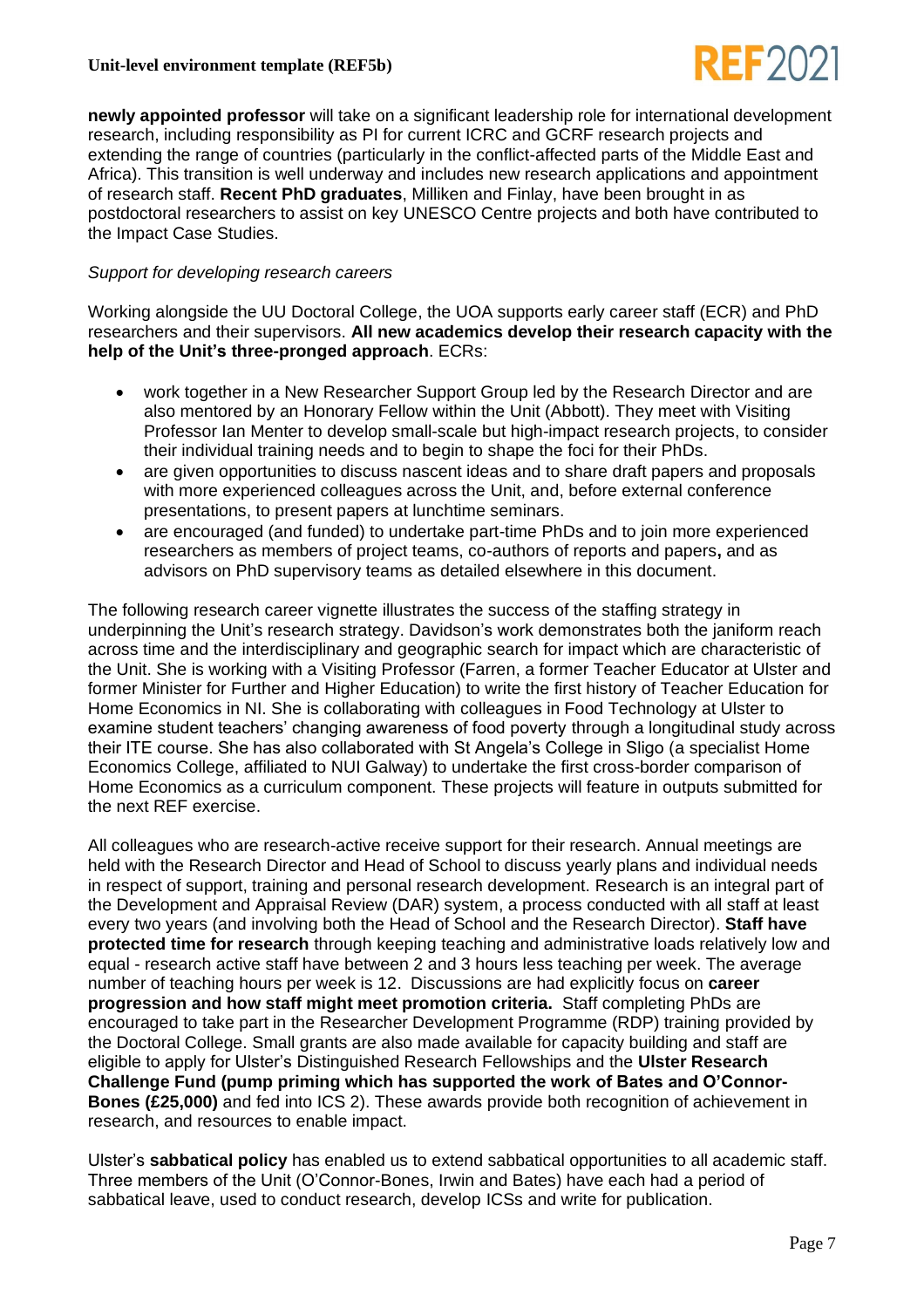

# *Outreach for impact*

The University's Department for Research and Impact provides guidance on funding agencies and regular updates on funding sources are circulated to staff. The majority of staff have taken part in Ulster's SOARING, RIGOUR and **Impact Development Series**, to network within the wider academic community as well as with key stakeholders in government, statutory, non-statutory and voluntary sectors, and to present papers at local, national and international conferences. **A conference budget is available for staff presenting papers** – these are initially presented in lunchtime seminars and research days within the Unit and are all developed for submission to peer-reviewed international journals.

The Unit has active social media accounts to **increase visibility and opportunities for engagement** and staff are encouraged to contribute to relevant research blogs – for example, Clarke was invited to contribute to the Harvard Good Project blog on Professions and to the British Curriculum Foundation/BERA Blog on Teacher Education curricula in NI. A team of Ulster researchers (O'Connor-Bones, Bates) including a PhD researcher (Finlay) and a Visiting Professor (Worden) published a BERA Blog piece on "Implementing citizenship education in a post-conflict society: Lessons from Northern Ireland". Several thought pieces for the *Slugger O'Toole* blog about controversial aspects of the Transforming Education Project (Roulston, Milliken) have brought over 1,000 replies and stimulated some intense online debate around these issues (ICS 2). Milliken has published two articles on aspects of the Transforming Education Project on RTE Brainstorm, the Irish national broadcaster's thriving online platform for the research community's contribution to public debate. The annual away day, held each June, has become an integral feature of the Unit's work, affording opportunities to strengthen the research rationale, build research capacity, share research activity and outputs, and foster professional relationships.

# *Visiting professorships*

Visiting Professors are an integral part of capacity building, hosting seminars and providing advice both formally and informally, on campus and online. They also **contribute to the vitality of our research environment.** Ian Menter (University of Oxford) has worked with staff across the unit to shape papers and PhD projects. Elizabeth Worden of American University, Washington DC, has co-authored both papers and funding bids (with Bates, O'Connor-Bones and Reilly). Professor Judy Pace, from the University of San Francisco, used part of her Spencer Foundation funding to conduct research with McCully on History Teaching in NI which is the focus of part of her forthcoming book. The UNESCO Centre has hosted Meenakshi Chhabra, a Fulbright Scholar from Lesley University, Massachusetts (where she is the Director of the Global Interdisciplinary Studies Program), who is working with McCully to compare high school history textbooks and teaching on events of violence in three countries**:** India, NI and South Africa. The study combines the lenses of peace studies and history education, and theories of social psychology related to trauma, violence, and collective memory. As a visiting PhD researcher in 2015–16, Tom Kavanagh of the University of Waikato was supervised by McCully and Stringer (Psychology) for his study of sectarianism, masculinity and racism in an NI rugby club.

# **Research Students**

In this REF period, the Unit has produced 12.95 successful PhD completions relative to 11.67 in 2014, an 11% increase. This completion figure is set to rise as we currently have ten full time and eight part time PhD researchers within a newly flourishing postgraduate community of doctoral candidates, **40 percent of whom have interdisciplinary supervisory teams**. The Doctoral College supports PhD supervisors with a development programme to enhance their understanding of their roles and responsibilities. Each semester, workshops are provided for new and experienced PhD supervisors to encourage them to explore the key features of an effective supervisor–PhD researcher relationship, consider common challenges faced by PhD supervisors and discuss potential solutions. These workshops ensure a shared common understanding of the PhD process, including the associated timelines, milestones and assessment procedures from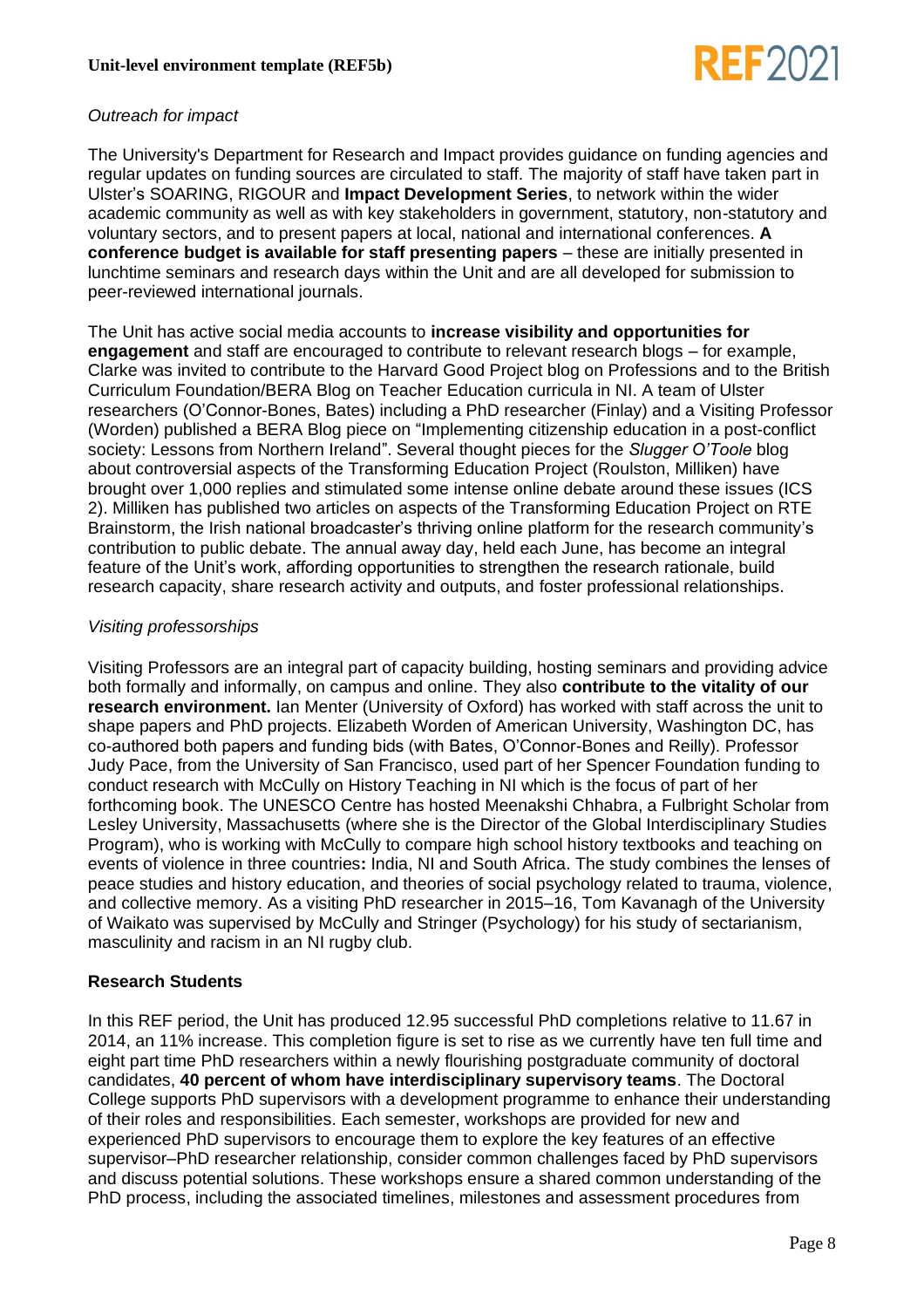

enrolment to graduation. The workshops are mandatory for all PhD supervisors who wish to apply for studentship funding. Bates was **nominated for UU Students' Union PhD Supervisor Award (2019)**. Results of the Postgraduate Research Experience Survey indicate rising levels of satisfaction amongst our researchers – increasing year on year, from 83% in 2017 to 88% in 2019, when UU was ranked eighth out of 103 UK universities for postgraduate researcher satisfaction and third out of 103 for research culture.

# *Recruitment*

PhD recruitment is aligned to the research strategy with a growing focus on encouraging interdisciplinarity (**40 per cent of our projects have interdisciplinary supervision teams** – including Nursing, Computing, Social Policy, English and Languages) and the involvement of new staff members and external experts (including a member of the ETI, our Visiting Professors, and academics from other HEIs) in advisory roles on one third of the PhD projects. The Unit has provided 13 fully-funded PhD scholarships during the current REF cycle. These include tuition fees, a stipend (£15,100 p.a.) and a research training grant (£900 p.a.). PhD research projects are proposed by supervisors and funded on a competitive basis, with the Research Director considering the strategic fit of the research to the Unit and ensuring that appropriate supervision is in place. Clarke and Ferguson (English) have succeeded in attracting a **Northern Bridge** PhD scholarship focused on Ulster Scots Education and the music of Sam Henry, (Milner-McLoone) and a **Marie Skłodowska-Curie Fellowship** (focused on the political economy of teacher education) is shared between Social Policy and Education (Shanks).

## *Induction, environment and ongoing support*

At the start of their studies and annually thereafter, PhD researchers, in consultation with their supervisors, undertake a **Training Needs Analysis** (TNA) leading to a bespoke training plan. The TNA is structured around the Vitae Researcher Development Framework domains and is used to develop a Personal Development Plan, which is mapped on to the courses within the **Researcher Development Programme** (RDP) which provides workshops, online training and other development opportunities facilitated by both internal and external trainers. It provides PhD researchers with opportunities to gain the experience and skills to complete their PhD and become professional researchers with transferable skills that are valued by both academic and nonacademic employers in an increasingly interdisciplinary and international context. The workshops include a career focus from the outset with an early session focus on ['Life Beyond the PhD:](https://phdmanager.ulster.ac.uk/86322/life-beyond-the-phd-planning-for)  [Planning for an Academic Career'](https://phdmanager.ulster.ac.uk/86322/life-beyond-the-phd-planning-for).

As part of the RDP, the Doctoral College provides a comprehensive **two-day induction programme** for new PhD Researchers at each campus. This induction is complemented by a local induction where an interdisciplinary welcome lunch allows new researchers to meet supervisors, former and current researchers. Within a more formal local induction the Research Director provides a face-to-face workshop. As part of the Doctoral College development, the PhD journey at UU has been reviewed to ensure a consistent university-wide approach to postgraduate research education and training. **Clearly established milestones** (initial, confirmation and final assessments), assessment criteria, annual reviews and close monitoring by supervisors and the postgraduate tutor are facilitated through the introduction of the **PhD Manager workflow software**.

PhD researchers benefit from having a superb working environment in a **dedicated suite of rooms** on the top floor of our new building. Researchers from other parts of the Faculty share the suite, which encourages the development of interdisciplinary networks, including a lively, **researcher-instigated group** who provide supportive critiques for each other's presentations in advance of assessment seminars and conference presentations. Research students also have the support of the Postgraduate Tutor who provides additional pastoral care. Researchers are encouraged to take part in Doctoral College events and competitions and other celebrations of success.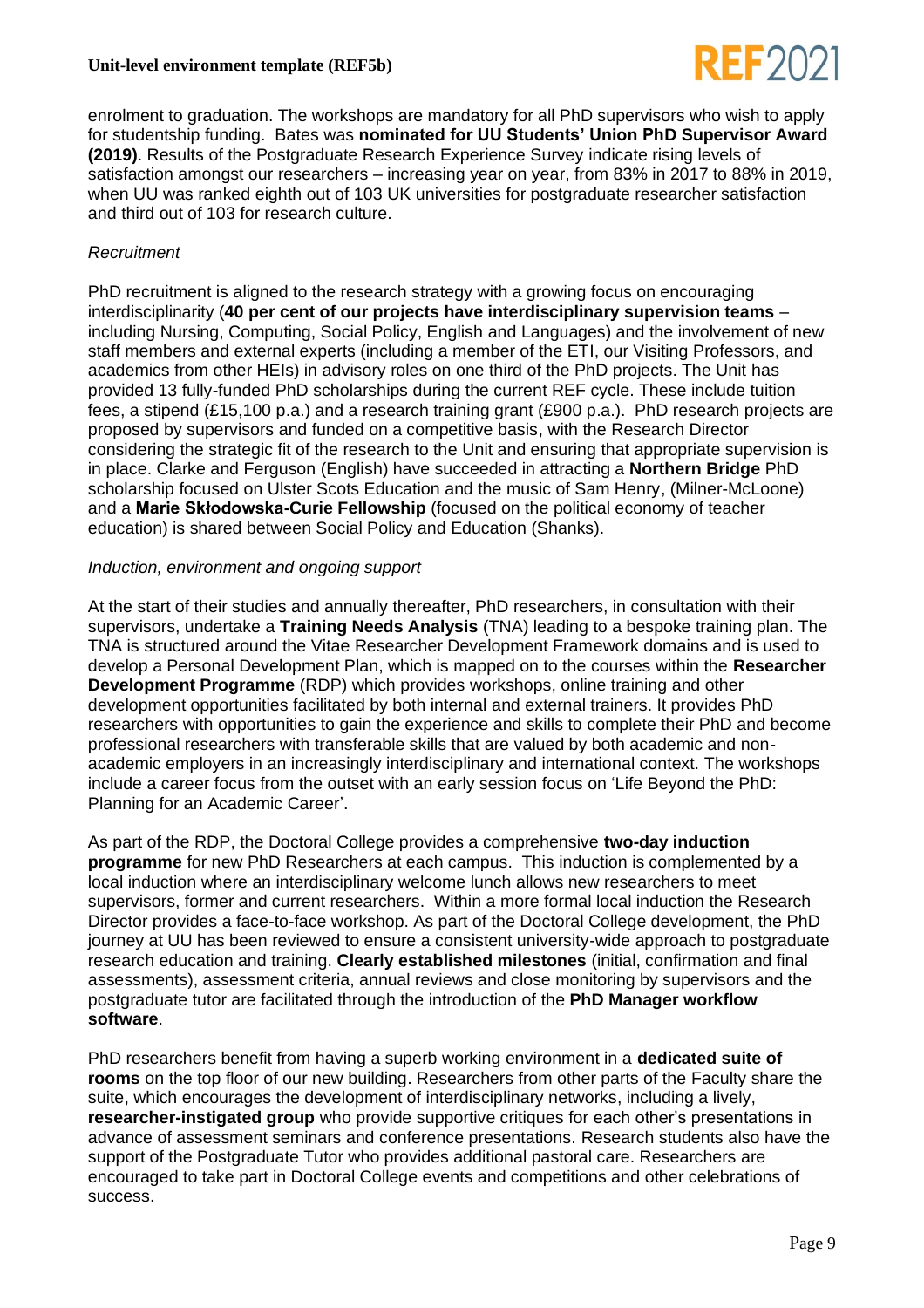

The Doctoral College organises a week-long Annual Festival of our PhD research across all four campuses. The Festival brings together PhD researchers and research staff in a programme that includes keynotes, poster and oral presentations, and social interaction. The conference programme is developed entirely by PhD researchers, supported by Doctoral College staff. Since 2018, UU has taken part in the Three Minute Thesis (3MT®) Competition with the 2019 Ulster winner being selected for the UK final. The 3MT finalists from UU and Queen's University Belfast deliver a public engagement event showcasing the value of a PhD to society. **Unit successes include a runner up in the inaugural university-wide 3MT competition (Milliken, 2017–18) and the winner of the Campus Festival of Research competition (Stewart, 2018–19).** 

# **Equality and Diversity**

The Unit has a proactive and enabling approach to equality of opportunity, supporting capacity building, and **ensuring that all colleagues have the requisite mentorship, skills training and time to realise their potential.** Staff recruitment occurs within the tightly regulated frameworks for fair employment in NI and the University's promotions process is designed to promote equality and diversity, recognising and rewarding staff fairly for achievements in research and creating impact. **The Unit has equality and diversity heavily embedded in its teaching and research**, for example as part of the teacher education focus on Local and Global Citizenship Education in NI and Malawi, the cultural awareness built into our projects in Ulster Scots Education, and PhD research focused on newcomer pupils and their parents. Ulster researchers are rising to the challenge of improving understanding of the impacts of a gradual increase in the diversity of the school population in Northern Ireland. Skinner and Hou have also been examining student teachers' use of language and its impact on learners. Those involved in REF have had specific REF equality and diversity training.

Support for staff with family and carer responsibilities ensures that there is sufficient **flexibility in working arrangements** for them to sustain their careers and their families (particularly at times of crisis when sympathetic leave arrangements come into play) – the understanding and support of research colleagues and PhD supervisors is crucial here. The DAR process offers opportunities to discuss career development with individual members of staff, including opportunities for career breaks. Two staff in the Unit have availed of **flexible working arrangements.** Recent promotion rounds have seen two research active colleagues (Bates and Irwin), both female, become Senior Lecturers. The Unit is at an early stage of developing the **Athena SWAN initiative**: The School has **seconded** an Athena SWAN lead and appointed a Self-Assessment Team who are currently developing an action plan for a Bronze level submission at the end of 2021.

# **3. Income, infrastructure and facilities**

## *Income*

The Unit's research income of **over £2.4m comes from a wide range of sources**. Our income strategy has been to focus on projects which facilitate local (e.g., the Integrated Education Fund), national (e.g., SCoTENS Seed funding) and international (e.g., AHRC) partnerships of enquiry and development around our key themes. Cumulative totals and breakdown by source are shown in Figures 1 and 2. Our varied funding sources range from SCoTENS Seed Funding grants (c. £1,000-£5,000, jointly with partner researchers in Ireland) to the AHRC/GCRF Full Award for the PEER Network (£2.02M across the project lifespan).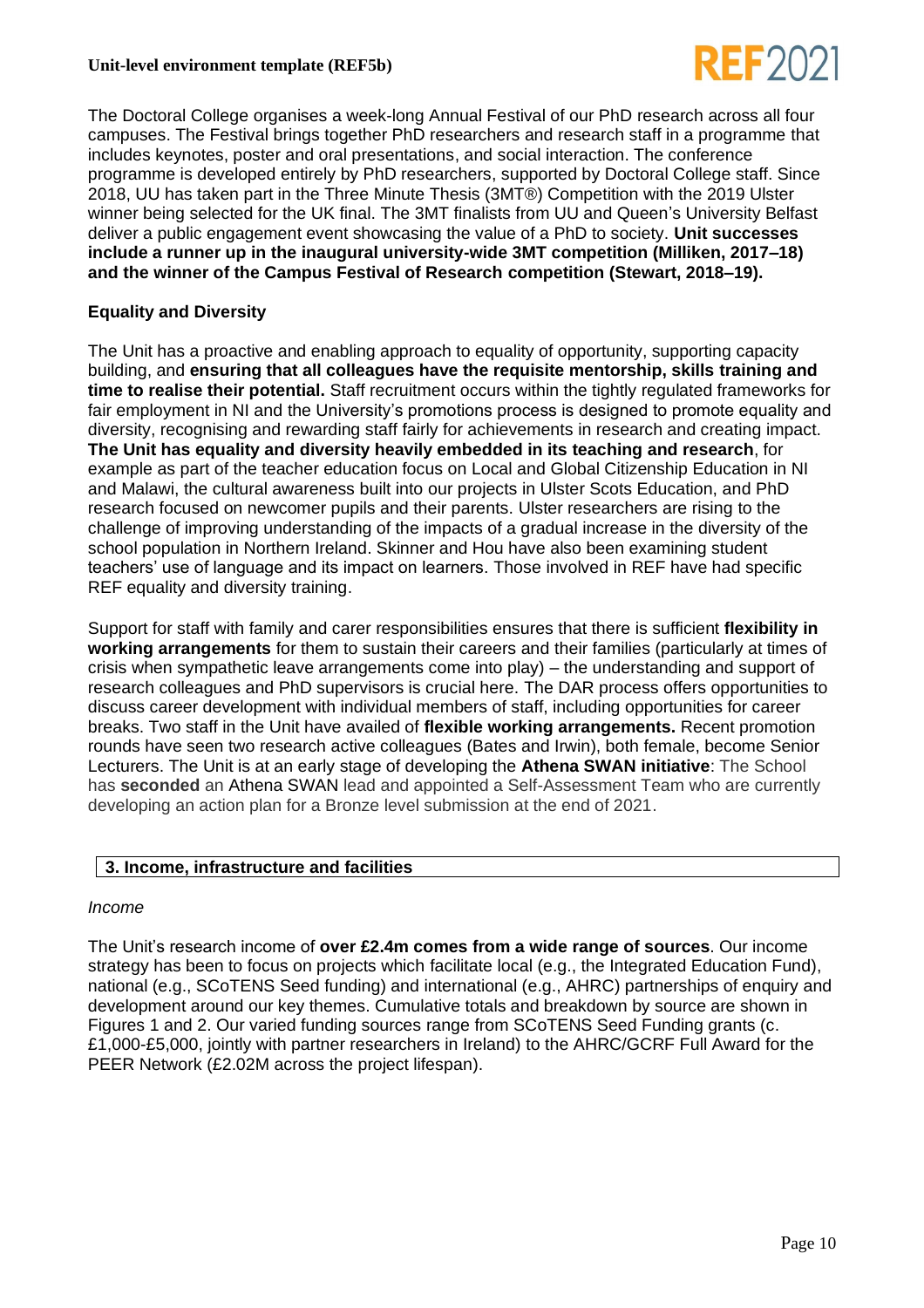



# Fig. 1 Education (UOA23) Research Income by Year

Fig. 2 UOA INCOME TOTALS 2014-2021



# *Infrastructure and facilities*

During this REF period, a full time **Research Director** (Clarke) has been appointed to drive, direct and support the Unit's research in collaboration with colleagues at all levels, and to support and manage PhD researchers (a **Grade 5 Administrator** assists this role). A **Postgraduate Tutor**  supports PhD researchers, and a Grade 3 Administrator assists with this role. At Faculty level, the **Associate Dean for Research and Impact's (ADRI) Research Directors' Forum** meets monthly to drive strategy and to facilitate interdisciplinary understanding and collaboration, and a peer review panel supports the development of significant grant applications. Thus, the Faculty provides the core infrastructure and support for staff, while Ulster's **Doctoral College** provides a focal point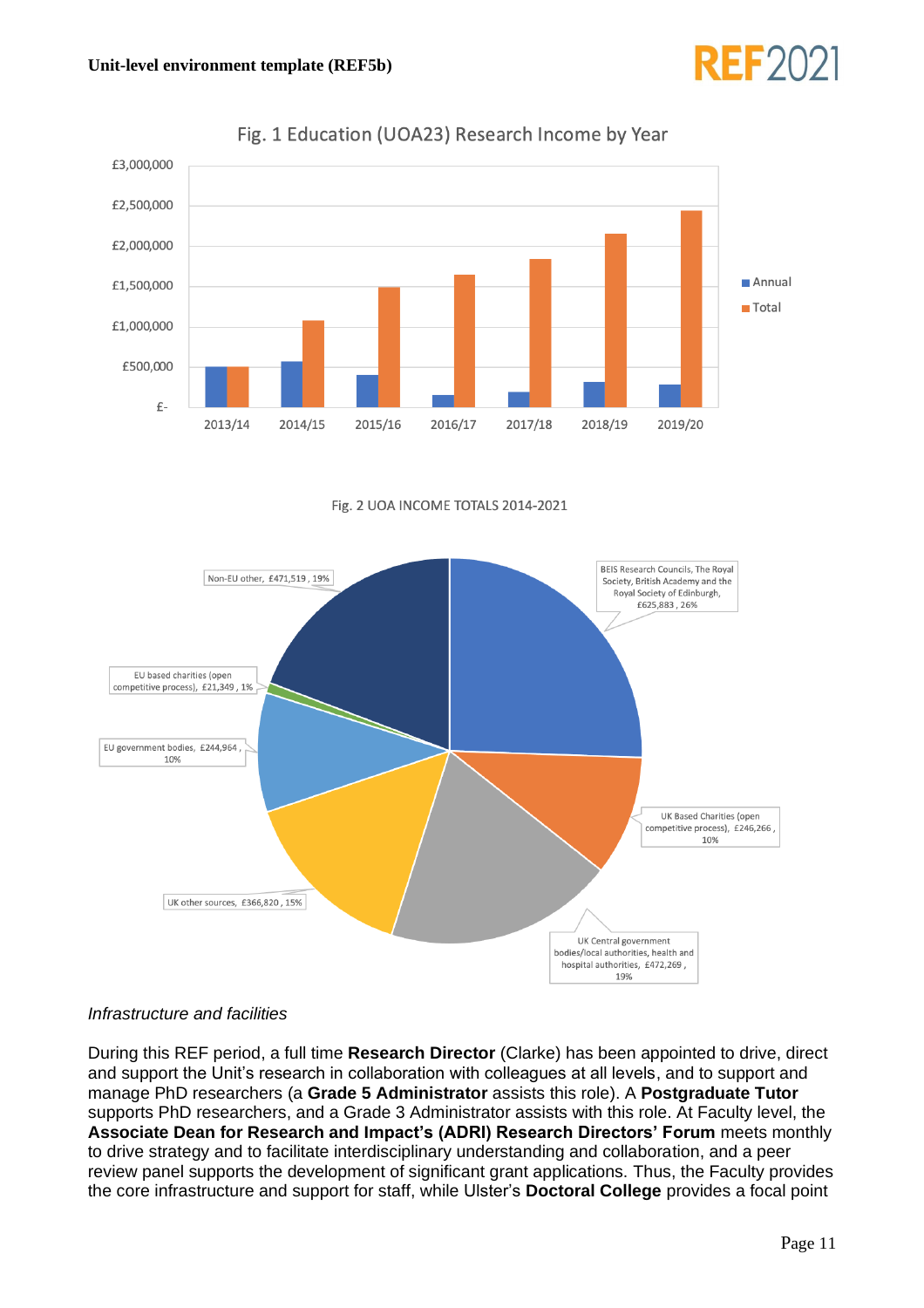

for doctoral training and researcher development: offering centralised support for researchers, advising on individual and collective research activity, and coordinating postgraduate admissions to the subject. Individual researchers are also provided with guidance on possible sources of funding, and on postgraduate level employment which utilises both their research skills and subject expertise. The University Research and Impact Committee and its associate support team oversee Unit activity in relation to outputs, impact and environment.

The Unit's budget is devolved from the ADRI to the RD who has disbursed **£82,397 since 2017** in the newly formed faculty. Funding is used for conference attendance, research events, purchase of research services (e.g., coding, data collection, transcription and analysis), seminars and academic visitors. The University provides access to competitively awarded internal funding streams, the **Research Challenge Fund** in particular. The Fund has enabled Unit staff (Bates, O'Connor-Bones, Reilly) to undertake research on Local and Global Citizenship in NI, to publish articles in international peer reviewed journals, and to make successful funding applications beyond the University (to Leverhulme, December 2020). These outcomes are products of the expertise of individual staff, but they also reflect the collaborative mentorship and peer review processes within the Unit and the **University's Department for Research and Impact, which offers support by contributing to training courses during research events, by screening opportunities, and by providing guidance on meeting and exceeding funders' criteria.**

The University Library provides support for research in the form of access to books, journals and other information resources. Specialist faculty librarians on each campus support staff and PhD researchers in conducting systematic literature reviews and accessing more difficult to reach resources from local repositories and from institutions worldwide. The Faculty provides technical support for both staff and PhD researchers in the form of a highly experienced technician, and the Unit provides funding for specialist hardware and software such as the **VIAR360 software for new studies on AR and VR.**

More experienced staff are encouraged to engage at the highest levels in interdisciplinary research infrastructure initiatives across the University. For example, Bates led the development of the University-wide Citation Strategy while Clarke is a member of the Project Board developing the WorkTribe online workflow system for research funding applications, due for roll out in Spring 2021. The Unit has also piloted a new online workflow system for ethical approval.

### **4. Collaboration and contribution to the research base, economy and society**

**Ulster's Education researchers are serial collaborators**, identifying and building synergies that enrich the research environment, the discipline and its local, national and global impact. The Unit makes substantial and sustained contributions to education while collaborating across disciplines, within and beyond communities and institutions. For instance, Smith chaired the ESRC Assessment Panel and Interviews for the GCRF Education as a Driver of Sustainable Development Call (Sept 2019). Smith was also a panel member for AHRC Networking Grants (Nov 2019) and GCRF Follow-on and Impact awards (Nov 2019). He is Co-Investigator (Co-I) on a successful ESRC-ODA award to the School of Nursing on maternal health in Myanmar (£1.7m for three years from 2020) and a Co-I on an EPSRC interdisciplinary project on inequalities in public services for health, education and the justice system, led by the School of Medicine at the University of Leeds. Smith has undertaken peer review for the Medical Research Council (MRC). Additional evaluation invitations from across Ireland include the NUI Travelling Studentships Proposal Evaluation (Clarke, O'Connor-Bones), Review of Subject in University College Cork, Revalidation of Undergraduate Provision at Marino Institute of Education, Advice on Senior Appointments in University College Cork (Clarke) and Dublin City University (McCully).

West-East links to other parts of the UK are long-standing and numerous. **Skinner has been appointed to the Council of BERA** while Davidson (previously Clarke) is a Co-convenor of the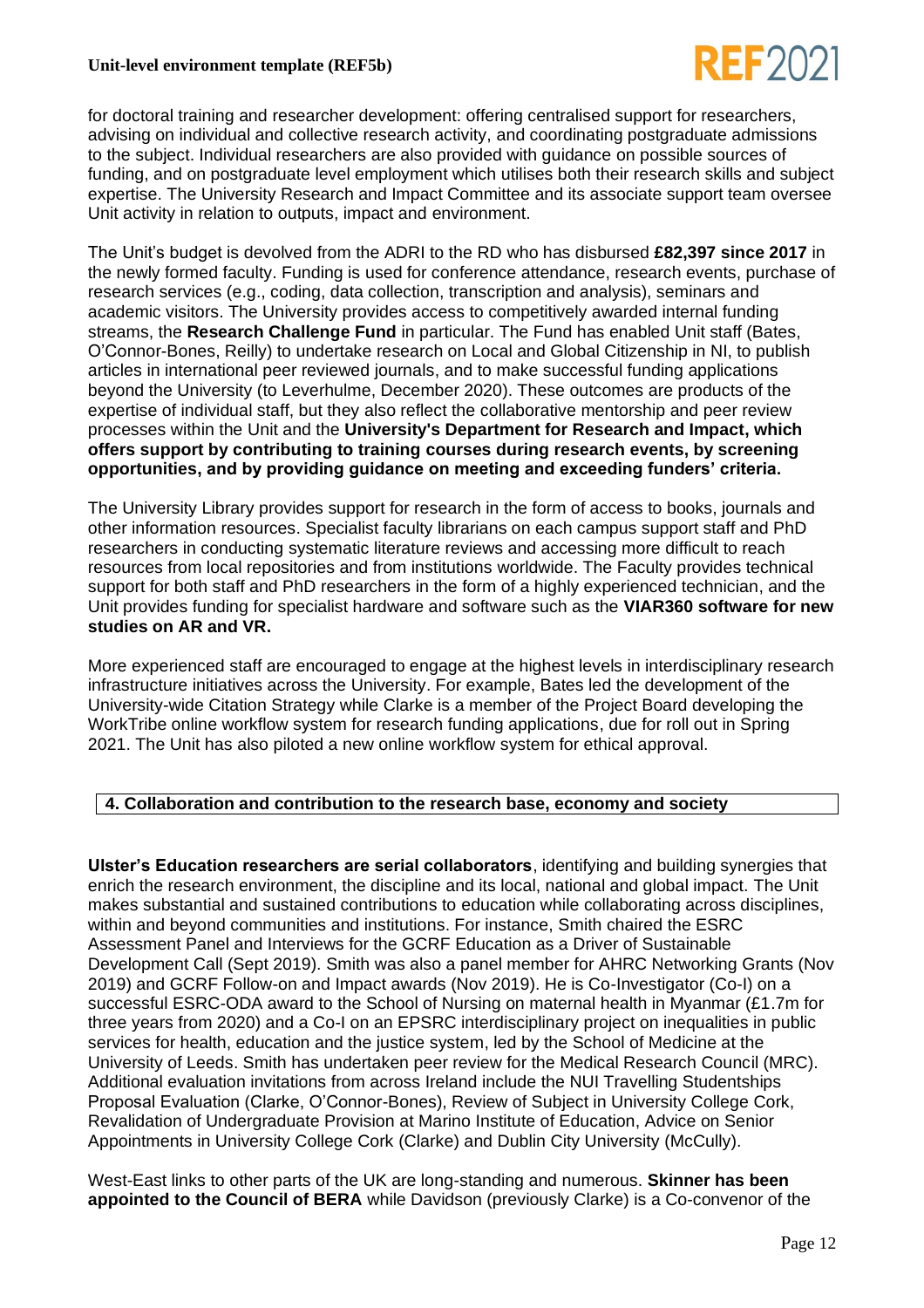

Teacher Education and Development BERA Special Interest Group Hunter is a member of the Executive Board of the Educational Studies Association of Ireland, the national education research organisation in Ireland.

**Ulster took the Northern Ireland lead in the creation of the Standing Conference for Teacher Education North and South (SCoTENS)** following the signature of the Good Friday (Belfast) Agreement in 1998. T**his unique network of teacher educators, working across a contested border**, has provided seed funding for over 100 projects, organises an annual cross-border student teacher exchange and runs a highly successful annual conference, which includes a Doctoral Workshop for PhD researchers from across the island. As Northern Chair of SCoTENS (2013-2016) Clarke welcomed Professor Etienne Wenger-Trayner back to Ireland as a keynote speaker for the 2016 SCoTENS conference. His first visit (including a well-attended seminar at Ulster in 2013) had also been organised by Clarke as part of her TLRP Meetings of Minds Fellowship. This time, in the context of Brexit-related discussions of cross-border networks, Wenger was intrigued by SCoTENS itself and advised a collaborative team of academics (SCoTENS Committee members, led by Clarke) who designed and implemented an innovative evaluation of the work of this unique network as a boundary object. This has led to a joint publication (accepted for a Special Issue of the *Oxford Review of Education*, Clarke, et al, 2020) whose authorship comprises academics from across the island, and to collaborative presentations by the SCoTENS Committee at conferences in Ireland (ESAI), Europe (ECER) and the United States (AERA).

Ulster researchers won the first two inaugural SCoTENS **John Coolahan Prizes** with their collaborating partners from QUB and RoI institutions (Austin and Roulston, 2018 and McGill, 2019). Bates was the recipient of **The Maynooth University Library/New Review of Academic Librarianship Award for Academic Writing s**ponsored by Taylor and Francis (2016). McFlynn's co-authored paper, based on a collaborative cross-border SCoTENS project on the use of photos in teacher educators' professional learning, was awarded **Paper of the Year 2020** in *Curriculum Studies in Health and Physical Education*, while Shanks' co-authored paper, "Education as site of memory: developing a research agenda" was awarded the **Article of the Year Award** in 2020 by *International Studies in Sociology of Education*.

The Unit contributes regularly to **sustaining the national and international scholarly community** through involvement in editorial boards, peer reviewing, membership of learned societies and PhD examining. Editorial board membership during the 2014–21 period includes Clarke (*Technology, Pedagogy and Education*, *Journal of Education Sciences*), Pritchard (*Compare*, *Technology, Pedagogy and Education*, *Carrefours de l'Éducation* and the *Malaysian Journal of Education and Development*), Smith (*Education Studies Association of Ireland Journal of Education*, *Citizenship and Social Justice*, *International Journal of Development Education*) and Bates (*New Review of Academic Librarianship*). Since 2013, Unit members have examined doctoral work in Newcastle (Skinner), Northumberland, Glasgow, QUB, Liverpool, Cork (Clarke), Oxford, Utrecht, York, Dublin, East Anglia, Amsterdam (Smith).

Members of the Unit **contribute regularly to prestigious national and international conferences.** These include: the American Educational Research Association (McCully, Reilly, Clarke), the British Educational Research Association (Clarke), the European Association for Institutional Research (Roulston, Roulston and Taggart, Clarke), the British Association for International and Comparative Education (Smith),UKFIET Conference on Education and Development (Smith), IS Academie for International Development (Smith), Comparative and International Education Society (Smith and Roulston Reilly, O'Connor) BELMAS (McCauley), and contributions to the ESRC Festival of Research in Belfast (O'Connor-Bones and Bates). Keynote contributions to conferences include Geographical Association, TEAN, UCET, TEFANZ/ATEA (Clarke), DFID, UKFEIT, IOM, UNICEF (Shanks) UNICEF, USAID, World Bank, Pan-African Symposium for African Ministers of Education International Committee of the Red Cross, Prioridades de construcción de paz para la Educación, Bogota and Commonwealth Day, Houses of Parliament Westminster (Smith). Staff contribute to the organisation of national (ESAI: McCully,